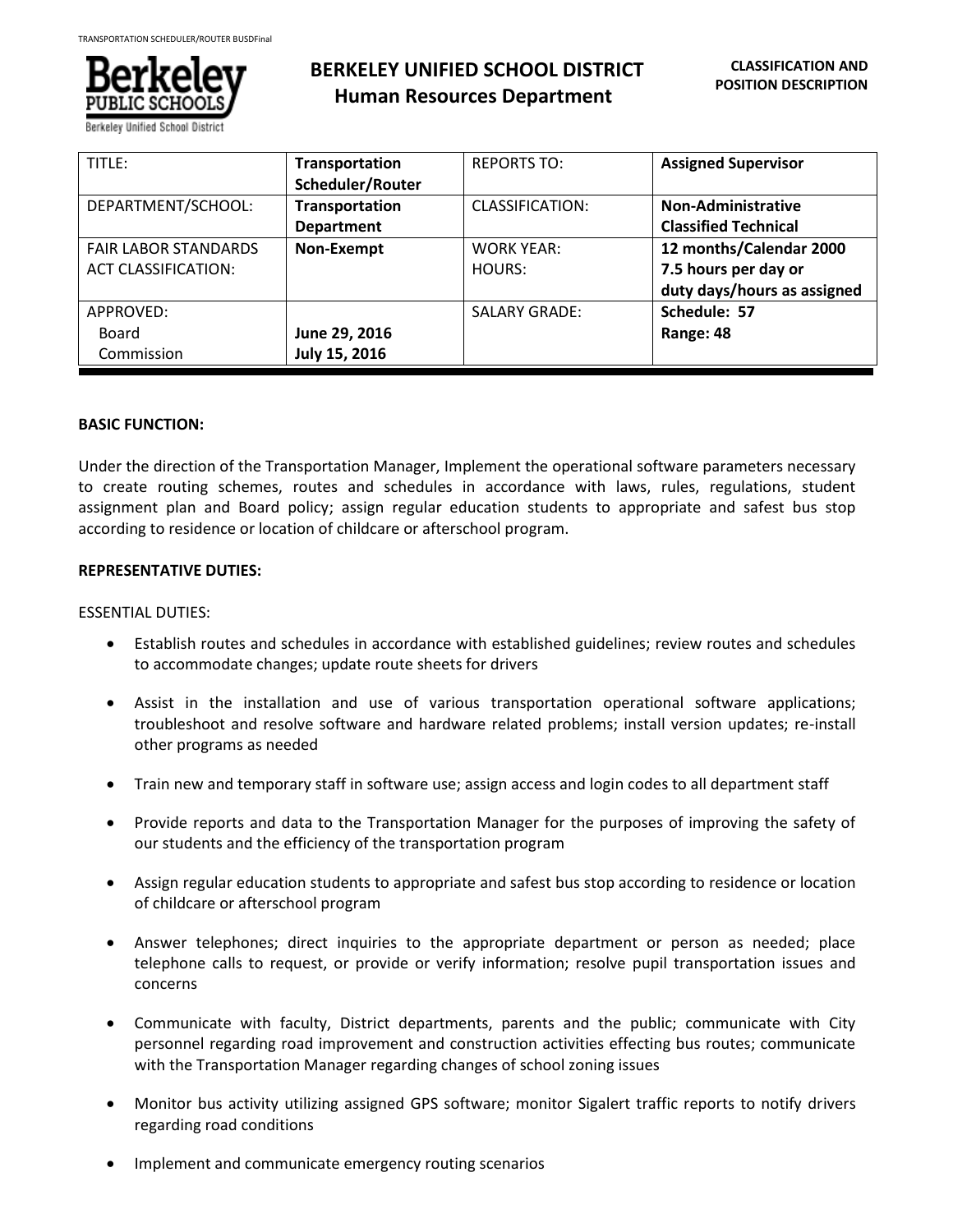- Operate a two-way radio to communicate with drivers as needed; communicate with drivers regarding schedule or route changes, vehicle breakdowns, accidents, emergencies, road conditions, road hazards and other concerns; notify drivers or authorities as appropriate; review routes for drivers as needed
- Prepare and maintain a variety of logs, records and files related to transportation; maintain student assignment software and District vehicle inventory
- Operate a variety of office equipment including a copier, fax machine, computer and applicable software applications
- Attend conferences and user group meetings regarding updates to technology in the transportation field

#### OTHER DUTIES:

Substitutes for the dispatcher when they are absent for the purpose of ensuring the dispatcher job is covered and buses are flowing smoothly

May drive a school bus as needed

Perform related duties as assigned

#### **KNOWLEDGE AND ABILITIES:**

#### KNOWLEDGE OF:

Provisions of the California Motor Vehicle Code, California Highway Patrol Regulations, and Education Code sections applicable to the operation of vehicles in the transportation of students California Vehicle Code and local traffic ordinances

Laws rules and regulations related to pupil transportation

Applicable laws, codes, rules and regulations related to pupil transportation

Modern office practices, procedures and equipment

District policy and industry standards related to routine and student assignment

Student Assignment Plan, District boundaries and eligibility criteria

Health and safety regulations

Operation of a computer, automated transportation systems and a two-way radio

Telephone techniques and etiquette

Record-keeping and filing systems and techniques

Health and safety regulations

Interpersonal skills using tact, patience and courtesy

Oral and written communication skills

ABILITY TO:

Plan, coordinate and develop bus routes and schedules

Review routes and schedules to accommodate changes

Read maps and utilizing mapping programs

Maintain a variety of logs, records and files

Interpret, apply and explain laws, codes, rules and regulations related to assigned activities

Operate a variety of office equipment including a computer and applicable software

Operate a two-way radio

Observe legal and defensive driving practices

Plan and organize work